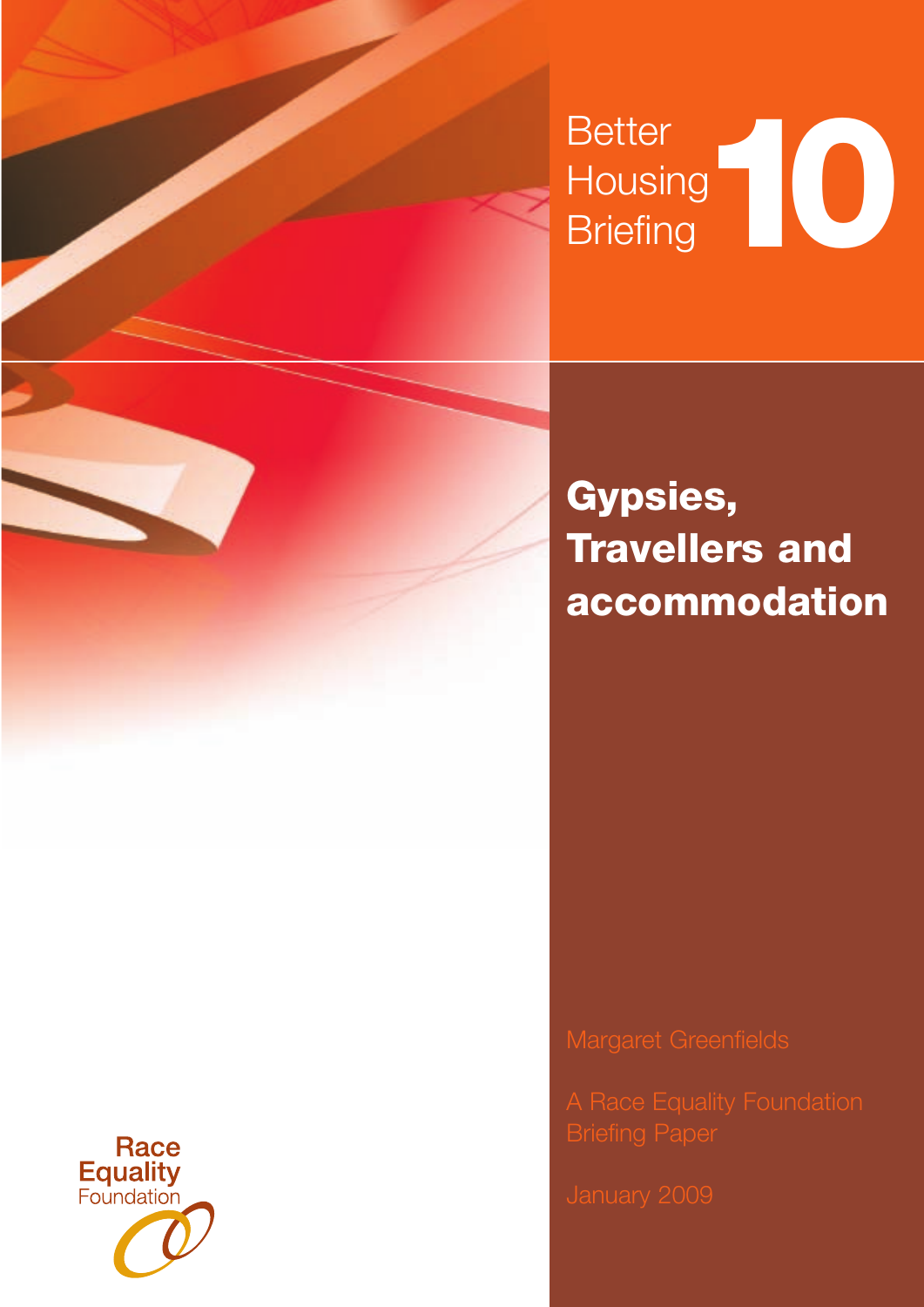Better Housing Briefing **10**

## **Key messages**

**1**

**3**

**4**

**5**

**6**

- Ensuring access to appropriate accommodation is key to engaging with the diverse inequalities and barriers to service provision experienced by Gypsies and Travellers
- **2** One in four Gypsies and Travellers living in caravans does not have a legal place on which to park their home. They are thus, in law, homeless
	- Gypsies and Irish Travellers live in or pass through 91 per cent of local authority areas in England and Wales, but in 2003 over 70 per cent of local authorities did not refer to Gypsies or Travellers within their Homelessness Strategies
	- The great majority of applications for Gypsy sites are refused at first hearing, often following orchestrated campaigns by local residents, leading to community tensions
	- Recent multi-agency policy drives are beginning to have an impact on addressing site shortages, although the majority of new pitches are on 'private sites' funded by owner-occupiers
	- Those Gypsies and Travellers who reluctantly resort to living in housing, in the absence of site provision, experience excessively high levels of anxiety and depression. They are frequently victims of racist abuse, threats and discrimination and experience 'cultural trauma'.

## **Introduction**

Gypsies and Travellers are one of the most marginalised, vulnerable and socially excluded populations in the UK today (CRE, 2006, p. 1). Of the diverse travelling communities in the UK, only Romany Gypsies and Irish Travellers are currently recognised in law as minority ethnic communities (Clark and Greenfields, 2006). Estimates of the size of the Gypsy and Traveller population (including Scottish Gypsy-Travellers, Welsh Gypsies and New Travellers) are problematic in the absence of ethnic monitoring, administrative statistics or their inclusion within census categories. In 2000, it was calculated that there were approximately 300,000 members of these communities in the UK (Morris and Clements, 2002). With a high rate of population increase, estimated at 3 per cent per annum (Niner, 2003), the community is growing and in need of appropriate accommodation to meet its requirements.

It is believed that over half of Gypsies and Travellers live in housing (CRE, 2006). Emerging evidence from Gypsy Traveller Accommodation Assessments (GTAAs), undertaken under the Housing Act 2004, supports findings from a number of earlier studies of Gypsies/Travellers in housing (see Clark and Greenfields, 2006, Chapter 5). These indicate that many community members are resident in housing as a result of inadequate supply of 'Gypsy caravan sites'. In circumstances where Gypsies and Travellers experience psychological distress as a result of settlement into housing or cannot rent a 'licensed pitch' or afford to purchase land with existing planning permission for an 'authorised Gypsy site', the shortfall in site provision is often met by resort to 'roadside accommodation' (Niner, 2004; Clark and Greenfields, 2006; CRE, 2006). Alternatively, some families purchase land and set up 'unauthorised developments' (private sites) contrary to planning legislation, often leading to considerable friction between Gypsies, Travellers and neighbouring sedentary populations. Community tensions are frequently exacerbated by grossly irresponsible and racist media reporting (Morris, 2006).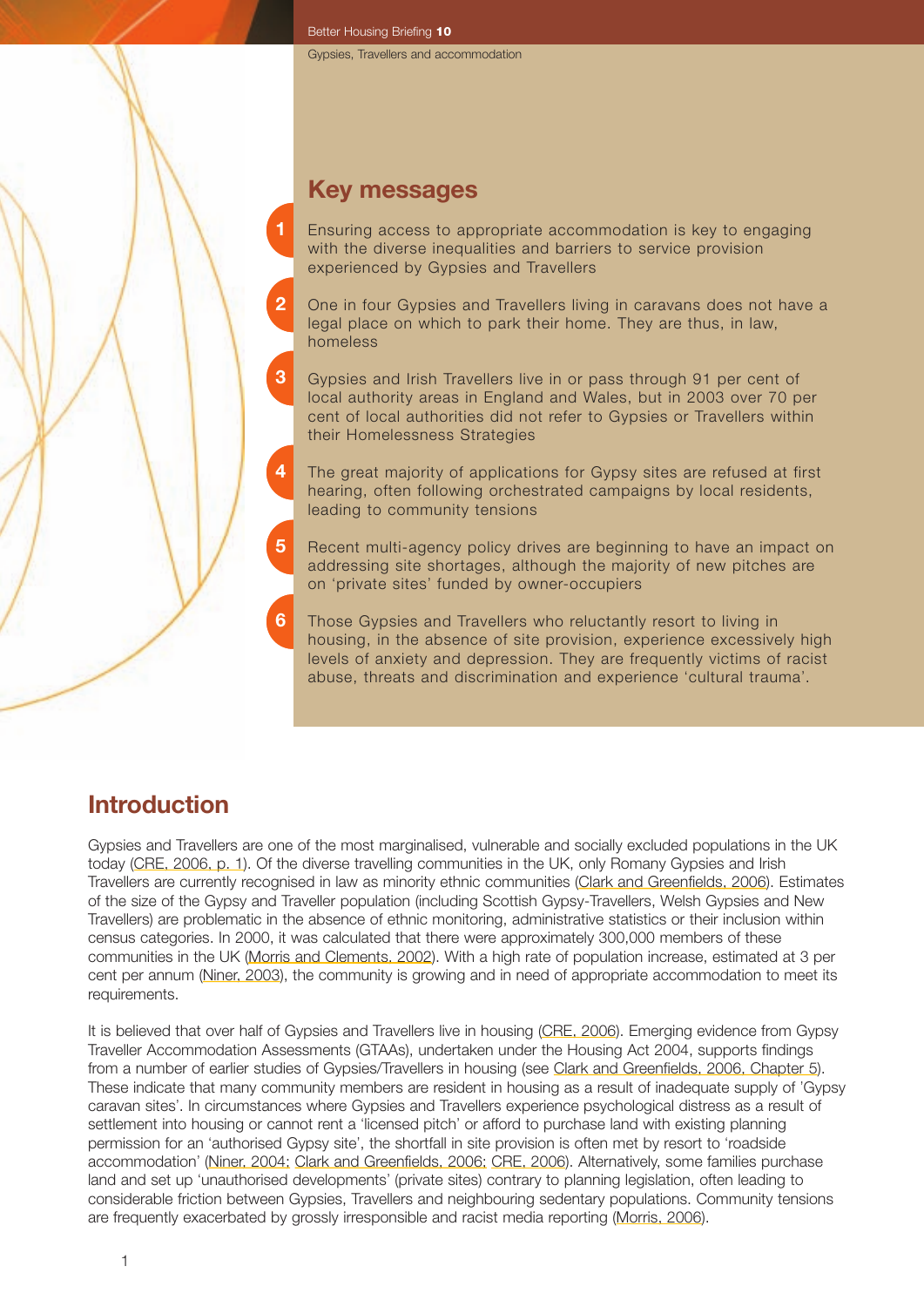## Ensuring access to appropriate accommodation is key

Accommodation is key to understanding the numerous inequalities and barriers to accessing public services that are experienced by Gypsies and Travellers (CRE, 2006; Van Cleemput, 2008; Cemlyn *et al*., 2009, forthcoming). Access to appropriate accommodation (whether on sites or in housing) is fundamental to enabling people to avail themselves of health, education and other public services, which the majority population takes for granted. Residents of roadside sites in particular are frequently unable to access appropriate facilities, with predictably negative impacts on population well-being.

From the 1990s onwards, as a result of changes in government policy, the stock of available publicly funded pitches declined steeply, while the supply of residential private sites remained too small to meet demand (Clark and Greenfields, 2006). Despite explicitly sedentarist state policies in recent decades, which have actively encouraged Gypsies and Travellers to settle on to permanent sites or into housing (Crawley, 2004; Richardson, 2006), many families continue to have difficulty in self-funding, applying for or receiving planning permission for private sites (Morris and Clements, 2002; Niner, 2003; Greenfields, 2008). In the absence of adequate supplies of licensed sites, the visibility of Gypsies and Travellers living at unauthorised roadside sites (CRE, 2006; Richardson, 2006) has led to considerable public and policy debate. The ability of minority ethnic and cultural groups to follow their traditional lifestyle is a fundamental human right (see Johnson and Willers, 2007). This fact, coupled with government recognition that a significant number of Gypsies and Travellers wish to actively 'nomadise' on a fulltime basis or reside at residential caravan sites, either permanently or for some months of the year, has led to a major policy review of Gypsy and Traveller accommodation.

In 2003, local authorities were encouraged to use 'Best Value' methodologies to encourage site delivery (Home Office, 2003). The following year a full review of all aspects of government guidance and policy was announced, including a replacement to planning guidance (implemented as Circular 01/06 [ODPM, 2006], which specified how local authorities should respond to planning applications and identify land for new sites). Guidance on GTAAs was subsequently issued, which provided detailed advice on the conduct of assessment of need for Gypsy and Traveller communities (CLG, 2007a). Importantly, housed Gypsies' and Travellers' needs for site provision were also to be considered and built into Local Development Frameworks and Regional Spatial Strategies (see Richardson, 2007; Greenfields, 2008). Numerous government reports, recommendations and guidelines (e.g. CLG, 2007a, 2007b, 2008a) have followed, aimed at clearing the blockage on site provision, simplifying planning procedures and ensuring that Gypsies and Travellers who wish to reside on sites are facilitated in meeting their accommodation needs.

## One in four Gypsies and Travellers living in caravans is, by law, homeless

Despite recent policy activity, currently around one in four Gypsies and Travellers living in caravans does not have a legal place on which to park their home. They are thus, in law, homeless (Johnson and Willers, 2007; Richardson, 2007). Not all such families are resident on roadside sites. A significant percentage of homeless families are living on their own land without planning permission. So while generally they are able to access education and health services, they remain under threat of eviction, seizure of their homes and even imprisonment if they fail to comply with directions to leave their land (Clark and Greenfields, 2006; Johnson and Willers, 2007).

The high percentage of unauthorised private sites results from the fact that the majority of applications for private sites have (until very recent policy changes) only been granted on appeal. Williams (1999) found that over 90 per cent of applications for Gypsy sites were refused at first hearing, often following orchestrated campaigns by aggrieved (settled) local residents.

The situation of 'roadside' Gypsies and Travellers is even more precarious. Home and Greenfields (2006) and Thomason (2006), in studies in diverse areas of the UK, found patterns of repeat evictions for Gypsies and

### Better Housing Briefing **10**

Gypsies, Travellers and accommodation

**1**

# **2**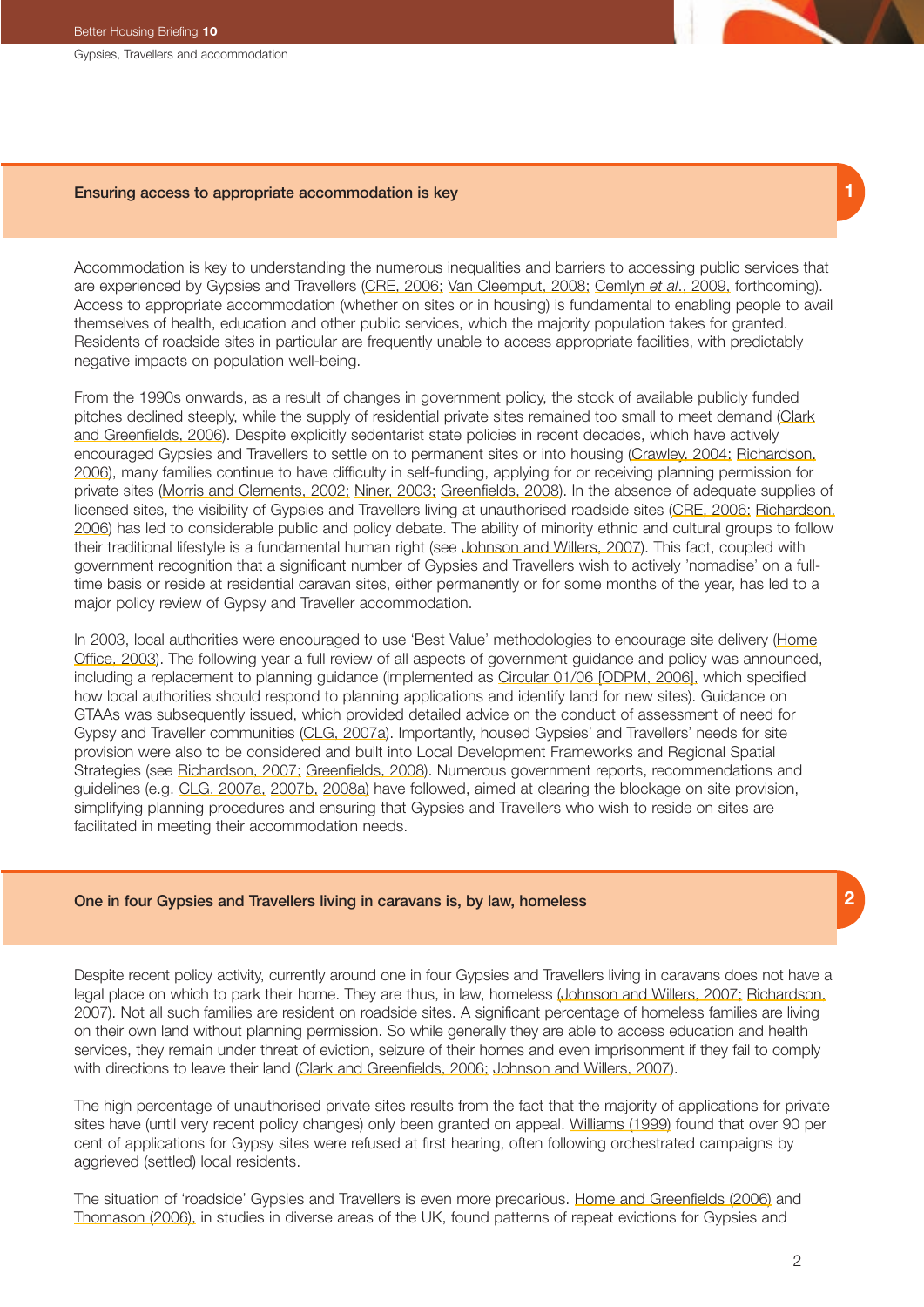# **Resources 1**

#### Bristol City Council

*[www.bristol.gov.uk/ccm/content/](http://www.bristol.gov.uk/ccm/content/Environment-Planning/Parks-and-open-spaces/gypsies-and-travellers/gypsies-and-travellers-myth-buster.en;jsessionid=3D1EF2692131E59FECAD70E7AC507F1D.tcwwwaplaws3) [Environment-Planning/Parks-and](http://www.bristol.gov.uk/ccm/content/Environment-Planning/Parks-and-open-spaces/gypsies-and-travellers/gypsies-and-travellers-myth-buster.en;jsessionid=3D1EF2692131E59FECAD70E7AC507F1D.tcwwwaplaws3)[open-spaces/gypsies-and](http://www.bristol.gov.uk/ccm/content/Environment-Planning/Parks-and-open-spaces/gypsies-and-travellers/gypsies-and-travellers-myth-buster.en;jsessionid=3D1EF2692131E59FECAD70E7AC507F1D.tcwwwaplaws3)[travellers/gypsies-and-travellers](http://www.bristol.gov.uk/ccm/content/Environment-Planning/Parks-and-open-spaces/gypsies-and-travellers/gypsies-and-travellers-myth-buster.en;jsessionid=3D1EF2692131E59FECAD70E7AC507F1D.tcwwwaplaws3)[myth-buster.en;jsessionid=3D1EF26](http://www.bristol.gov.uk/ccm/content/Environment-Planning/Parks-and-open-spaces/gypsies-and-travellers/gypsies-and-travellers-myth-buster.en;jsessionid=3D1EF2692131E59FECAD70E7AC507F1D.tcwwwaplaws3) [92131E59FECAD70E7AC507F1D.](http://www.bristol.gov.uk/ccm/content/Environment-Planning/Parks-and-open-spaces/gypsies-and-travellers/gypsies-and-travellers-myth-buster.en;jsessionid=3D1EF2692131E59FECAD70E7AC507F1D.tcwwwaplaws3) [tcwwwaplaws3](http://www.bristol.gov.uk/ccm/content/Environment-Planning/Parks-and-open-spaces/gypsies-and-travellers/gypsies-and-travellers-myth-buster.en;jsessionid=3D1EF2692131E59FECAD70E7AC507F1D.tcwwwaplaws3)*

This local authority is noted for its community development work and for reducing costs of policing unauthorised encampments by developing new local authority sites. Its booklet *Myth Busting: Gypsies and Travellers* has been replicated across the country. Available at the website above.

#### Communities and Local Government

#### *[www.communities.gov.uk/housing/](http://www.communities.gov.uk/housing/housingmanagementcare/gypsiesandtravellers) [housingmanagementcare/gypsiesand](http://www.communities.gov.uk/housing/housingmanagementcare/gypsiesandtravellers) [travellers](http://www.communities.gov.uk/housing/housingmanagementcare/gypsiesandtravellers)*

Policy guidance, consultation documents and links to key agencies are available at the dedicated 'Gypsies and Travellers Housing' resource page on the website above.

## Derbyshire Gypsy Liaison **Group**

#### *[www.dglg.org](http://www.dglg.org)*

DGLG is a Gypsy-led and staffed policy and advice organisation. Recent publications include planning advice and consultation leaflets for local authorities, and a range of health resources.

## Friends, Families and **Travellers**

*[www.gypsy-traveller.org](http://www.gypsy-traveller.org)* FFT engages with all types and communities of Travellers. Recent FFT web publications on planning and community engagement include: Staines, S. (2007) *Planning Policy Development and Provision for Gypsy and Traveller Sites in England* (*[www.gypsy](http://www.gypsy-traveller.org/pdfs/planning_FFT_survey.pdf)[traveller.org/pdfs/planning\\_](http://www.gypsy-traveller.org/pdfs/planning_FFT_survey.pdf) [FFT\\_survey.pdf](http://www.gypsy-traveller.org/pdfs/planning_FFT_survey.pdf)*).

Travellers resident on the roadside. Over one-third of respondents in both studies stated that they had been evicted on at least thirty occasions within the previous five years. Thomason (2006) found only a low number reporting being asked about their needs or personal circumstances before they were moved on. Richardson (2006) refers to the social control of Gypsies and Travellers through the development of multi-agency proactive strategies that explicitly seek to contain Gypsies and Travellers within certain defined locations.

## Absence from local authority Homelessness Strategies

Despite high rates of homelessness among the Gypsy and Traveller population, Avebury (2003) found that over 70 per cent of local authorities did not include these populations within their Homelessness Strategies. Additionally, very few strategies referred to local authority Race Equality Statements. Of particular concern, the Homelessness Strategies reviewed *all* failed to consider *'the Race Relations (Amendment) Act itself, which imposes a duty on all local authorities to ensure that in the delivery of their services they promote racial equality'* (Avebury, 2003, p. 3). These findings are particularly shocking given that the then Commission for Racial Equality (CRE, 2006, p. 24) found that *'Gypsies and Irish Travellers live in or pass through 91 per cent of local authority areas in England and Wales, and 13 per cent of authorities say they are the largest ethnic minority groups in their area.'*

## Refusal, hostility and tension

**4**

**3**

Niner (2003, 2004) noted that the main barrier to provision is the planning system and, more fundamentally, resistance from the settled population to the idea of new sites for Gypsies and Travellers. The CRE (2006) inquiry into equality, race relations and site provision endorsed these findings. It found evidence of tensions between settled and travelling people; discrimination and racism; breaches of equality legislation; and weak local leadership, with elected officials often driven by political fear over their careers and their own lack of knowledge or their discriminatory beliefs. The CRE (2006) and Richardson (2007) were unequivocal in noting that political resistance to engaging with the controversial issue of planning permission could create significant local-level barriers to site provision.

A number of reports (e.g. Niner, 2004; CRE, 2006; Greenfields and Home, 2006; Richardson, 2007) have identified that the most effective way of ensuring social inclusion and meeting Gypsy and Traveller accommodation needs is for local authorities to engage with members of the travelling communities to plan and deliver good-quality, well-designed services. There are pockets of good practice and proactive engagement with Gypsies and Travellers and, indeed, the wider sedentary community to deliver appropriate services (CRE, 2006). However, all too often the needs of Gypsies and Travellers are either overlooked or ignored by politicians and local authority staff.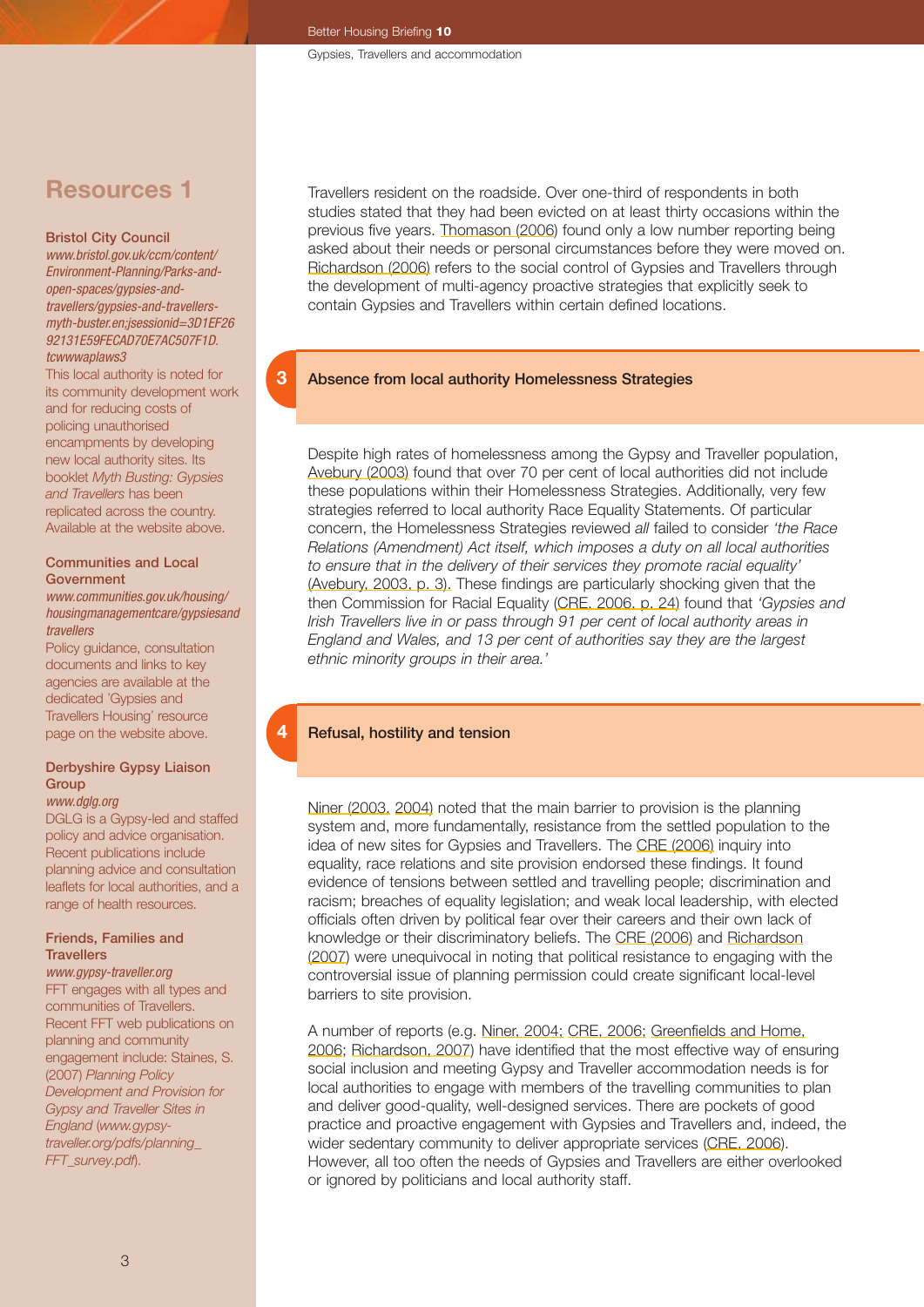

Lack of adequate site supply is directly related to a decline in community relations between sedentary populations and travelling people (Niner, 2004; CRE, 2006; Richardson, 2006). Gypsies and Travellers resident at unauthorised sites are often subjected to racist abuse and threats of violence (Power, 2004; Morris, 2006; Richardson, 2007). This is in addition to living with the constant insecurity (Goward *et al*., 2006) of not knowing when they will be required to move or face eviction, with consequent disruption to family, education and medical treatment (Van Cleemput, 2008).

For families who are evicted, the human cost of the eviction is high (Power, 2004; CRE, 2006). Clark and Greenfields (2006) reviewed the impact of eviction on Gypsies and Travellers, citing references and eye-witness accounts of damage, trauma and injury caused during eviction from both unauthorised roadside and self-owned sites. The CRE (2006, pp. 146-9) reported on council approaches to eviction and the sometimes brutal behaviour of bailiffs when carrying out such work. Police responses to eviction are largely more nuanced, with a clear reluctance expressed by many officers to use their powers of eviction, and an awareness of the pointlessness of continually churning families from one location to another (Coxhead, 2005; CRE, 2006).

Richardson (2007) reported that four prerequisites must exist for site provision to be addressed positively at a local level. These are: a positive context for exploring the debate, including from local media; effective management of existing authorised and unauthorised sites; effective consideration of new sites, with clear, wellmanaged communication of proposals; and strong political leadership to set the context for action, including recognition of the 'business case' for local authorities to consider alternative approaches to eviction. Substantial evidence exists that repeated eviction and 'clean-up' of unauthorised encampments costs tax payers significantly more than would the provision of permanent residential or transit sites (Crawley, 2004; CRE, 2006; Richardson, 2006). Morris and Clements (2002) demonstrated that the financial costs to local authorities of policing and evicting Gypsies and Travellers exceeded £6 million per year at the beginning of the century.

## Recent multi-agency policy drives are beginning to impact

Since 2004, a plethora of guidance and consultations has been issued by government departments and other key policy players (e.g. CRE, 2006; LGA, 2006). The Local Government Association report detailed examples of good local authority practice. It also made a series of policy recommendations that included enhanced central government funding for refurbishment of poor-quality existing public sites; the development of tools and guidance to assist local authorities in dealing with unauthorised encampments; strengthened powers for agencies working on enforcement issues; and the use of local development frameworks to deliver greater numbers of authorised sites (LGA, 2006). The government-mandated Independent Task Group on Gypsy and Traveller issues, which reported in 2007 (ITG, 2007), made thirty-six recommendations covering the roles of both central and local government and other stakeholders. The most urgent focused on the need to monitor delivery of sites within the new planning regimes. In the government response to the Task Group (CLG, 2008a), all recommendations were (broadly speaking) accepted and will be subject to further partnership working to deliver appropriate sites. The Government has made clear its determination to oversee and monitor local delivery of additional sites for those Gypsies and Travellers who wish to live in caravan accommodation (CLG, 2007a, 2008a). The Royal Town Planning Institute (RTPI, 2007) produced best practice guidance for its members on Gypsy and Traveller accommodation. This highlighted the need for continuous monitoring of baseline caravan count data for robustness and reminded planners that estimates of need should be regularly reviewed in partnership with Gypsy and Traveller community members. Further best practice recommendations on engaging with Gypsies and Travellers have been produced by voluntary sector agencies such as Shelter (2007) and the Irish Traveller Movement in Britain (2006).

Where resistance occurs to delivery of new pitches (whether privately provided or publicly funded) there is a mechanism for requiring a review of Gypsy and Traveller accommodation issues at Regional Spatial Strategy level. Based on emerging data, this seems an effective way of ensuring that GTAAs and local authority approaches to planning and delivery of sites are subject to independent scrutiny. Where, after scrutiny, concerns exist over the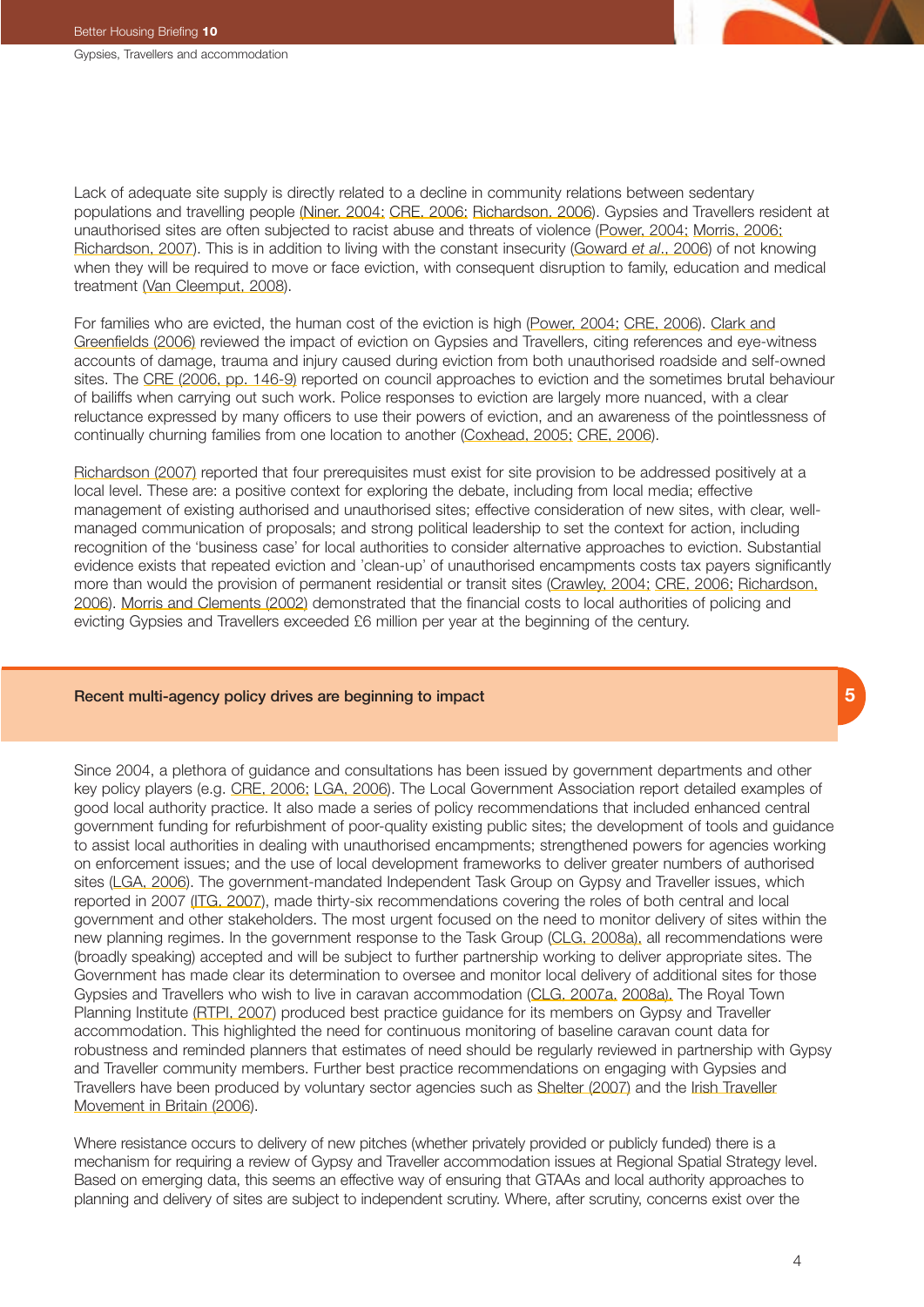# **Resources 2**

#### Housing Corporation

#### *[www.housingcorp.gov.uk/server/show/](http://www.housingcorp.gov.uk/server/show/ConWebDoc.14707) [ConWebDoc.14707](http://www.housingcorp.gov.uk/server/show/ConWebDoc.14707)*

A government agency replaced in November 2008, the Housing Corporation published a social landlord's *Gypsies and Travellers Financial Toolkit for RSLs* (2008) on providing and managing pitches for Gypsies and Travellers. Available at the website above.

#### Irish Traveller Movement in Britain

#### *[www.irishtraveller.org.uk](http://www.irishtraveller.org.uk)*

The ITMB is the UK branch of the major Irish movement, working mainly with Irish Travellers. ITMB advocates in terms of Traveller accommodation, health and community development and holds frequent conferences on general Traveller well-being. Publications are available from the website above.

#### National Federation of Gypsy Liaison Groups *[www.nationalgypsytraveller](http://www.nationalgypsytravellerfederation.org) [federation.org](http://www.nationalgypsytravellerfederation.org)*

This is a network site containing details of local Gypsy and Traveller community groups actively engaged in accommodation, health, education and other projects. The website is divided into regions and provides information on the expertise of each group. A number of satellite networks meet on a regular basis to facilitate contact and disseminate local good practice to and with Gypsies and Travellers across each region.

## Royal Town Planning Institute

*[www.rtpi.org.uk/item/441/23/5/3](http://www.rtpi.org.uk/item/441/23/5/3)* The RTPI is the professional body for town and country planners. In 2006 the RTPI published a 'good practice note' detailing a series of recommendations and examples of best practice in consulting with Gypsies and Travellers and planning for site provision. Available from the website above.

robustness of GTAA findings on pitch requirements, the imposition of a 'formula' (Niner, 2007), while controversial (Greenfields, 2008), is effective in ensuring that provision will be met in due course, despite the potential for 'foot-dragging' by reluctant authorities.

Self-provided private sites remain the preferred option for the majority of Gypsies and Travellers interviewed for GTAAs and other associated studies (e.g. Niner, 2003; Greenfields and Home, 2006; Thomason, 2006). However, financial and planning constraints often mean that the only feasible alternative to housing is residence on public sites. Long waiting lists (Niner, 2003; Clark and Greenfields, 2006; Richardson, 2007; various GTAAs) and the very poor condition of a number of public sites (e.g. see Niner, 2003; Crawley, 2004; CRE, 2006; Richardson, 2007; Van Cleemput, 2008) are all factors that may increase movement into 'bricks and mortar' accommodation or residence at unauthorised locations.

In 2007, with the intent of disseminating best practice on appropriate (publicly funded) site design and enhancing partnership and consultation methods, the Government issued draft guidance on the design of both residential and transit sites (CLG, 2007b). Lishman and Richardson (2007, p. 7), in a review of the impact of new planning policies, found that Circular 01/06 (ODPM, 2006) has had an impact on the provision of private (self-funded) residential sites, which are being passed at a faster rate than before its implementation. Greenfields and Home (2006), however, suggest that progress on the development and provision of public sites is likely to remain slow in contrast to that of private sites.

Under the Gypsy and Traveller Sites Grant (2006-2008), the Government made the sum of £56 million available to local authorities and registered social landlords for the refurbishment of existing public sites and development of new facilities. Figures published in December 2008 (CLG, 2008b) demonstrated that applications for grants have been spread unevenly across the country and anecdotal evidence suggests that considerable variation exists in terms of local authorities' willingness to apply for such funding. While it could be argued that the sum available is small in relation to identified need, local authorities should be actively encouraged by stakeholders to apply for such grants to meet the shortfall in sites and to improve existing facilities.

Overall, the key message emerging from central government, professional associations and voluntary sector agencies is that the only effective way to break the cycle of inter-community tension is through consultation and partnership working with Gypsies and Travellers to engage with initiatives that support the development of new high-quality sites in appropriate locations. Consultation and planning between community members and service providers is often mediated through community support groups or developed through the mechanism of setting up specialist multi-agency forums, such as those developed to support GTAA research (Greenfields and Home, 2006; Cemlyn *et al*., 2009, forthcoming). In particular, effective, culturally appropriate consultation methods will ensure that individuals' voices are heard and that health, education, social inclusion and accommodation support becomes available to marginalised community members. Such techniques also provide a forum for families resident in housing who, while ably supported in a few locations by specialist local authority housing officers, may be profoundly disadvantaged through isolation, lack of literacy and unfamiliarity with the administrative and economic requirements of residence in such accommodation.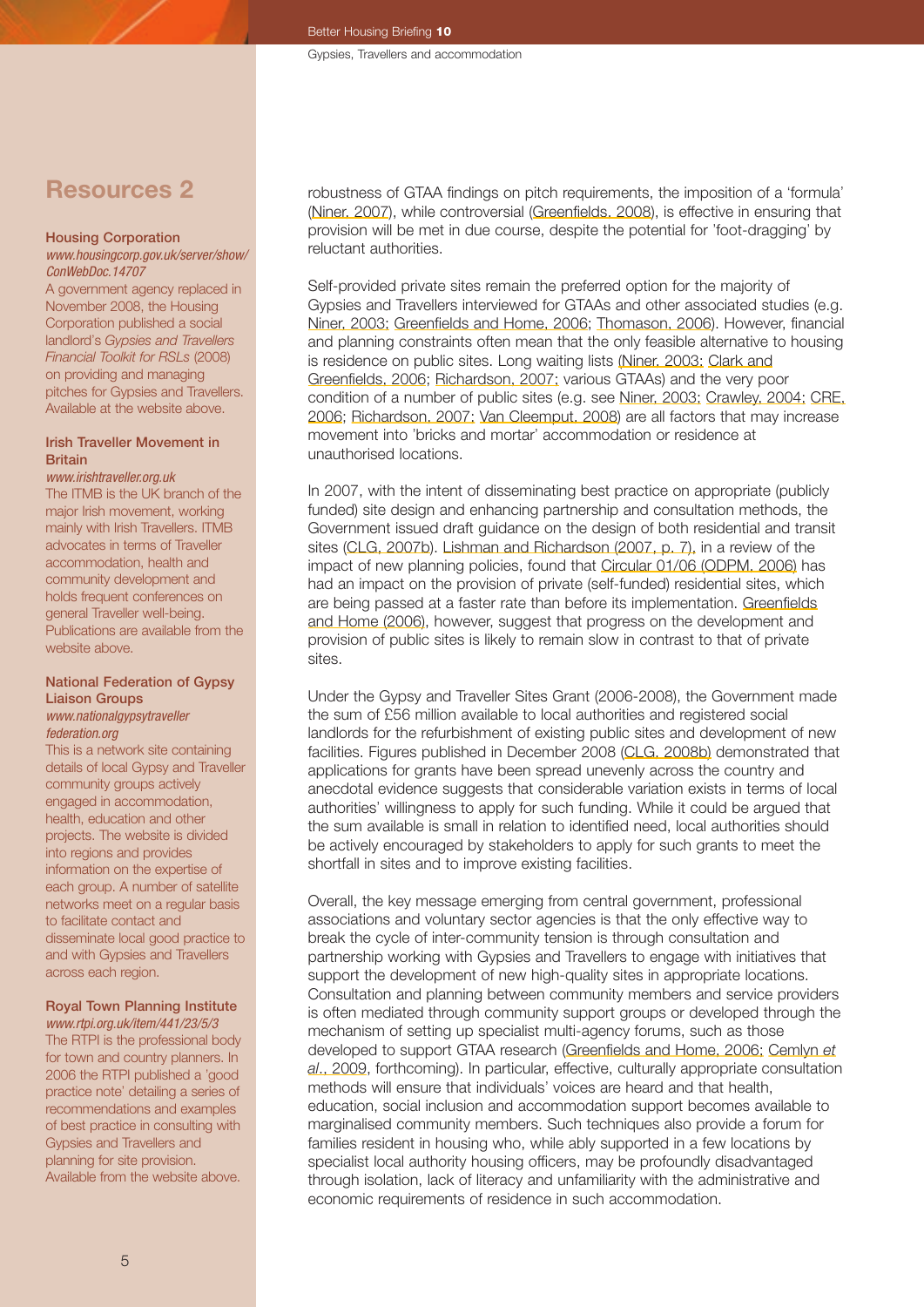Gypsies, Travellers and accommodation

## The human costs of enforced residence in housing **6**

Although there is little published research into the experiences of housed Gypsies and Travellers, the wealth of anecdotal data on experiences of racism, discrimination and poor health outcomes is compelling. Emerging GTAA findings indicate that between half and two-thirds of Gypsies and Travellers in housing report that they moved into such accommodation as a result of inadequate site provision and exhaustion caused by a constant cycle of eviction, or to meet the health or educational needs of family members. Isolation from relatives and community structures, resulting from enforced movement into housing and repeated experiences of high levels of racism and discrimination, has a profoundly negative impact on well-being, social functioning and both mental and physical health (Parry *et al*., 2004; Power, 2004; Goward *et al*., 2006; Thomason, 2006; Greenfields and Smith, 2007; Karlsen, 2007; Shelter, 2007).

Power (2004) and Cemlyn *et al*. (2009, forthcoming) report that the transition into housing, coupled with low selfesteem as a result of experiences of racism and discrimination, can lead to a breaking away from Gypsy/Traveller constraints and conventions in urban situations. This in turn may result in high rates of marriage break-up and alcohol abuse due to 'cultural trauma'. Reports from community workers and anecdotal evidence from within Gypsy and Traveller communities indicate that individuals may seek to distance themselves from experiences of racism, discrimination, unemployment and poor life chances through substance abuse, leading to a negative cycle of contact with the criminal justice system and high rates of suicide (Cemlyn *et al*., 2009, forthcoming).

Parry *et al*. (2004) found that the health impacts of residence in housing were profound, with travelling acting as a protective factor in terms of both physical and mental health. In contrast, Gypsies and Travellers living in housing, who rarely travelled, had the worst health status of all groups, reporting the highest levels of anxiety.

Numerous GTAAs have reported housed Gypsies and Travellers experiencing hostility from neighbours. For children, the regularity of experiences of racist abuse, when coupled to a lack of positive images of Gypsies and Travellers, can lead to negative self-image and fear of revealing their ethnicity. The Ormiston Trust *Children's Voices* research (2006, p. 3) indicated that *'for those living in houses a lack of safety often meant exposure to racism from neighbours. Indeed houses were the type of accommodation where children felt they were most likely to experience racism.'*

# **Conclusion**

Eradicating the legacy of generations of racism, discrimination, neglect and enforced sedentarism of Gypsies and Travellers will be a slow process even if full support exists from public bodies and politicians to redress the wrongs experienced by these communities.

Good practice guidance in terms of consulting with Gypsies and Travellers on accommodation needs has been published by a number of statutory and voluntary sector agencies. In the wake of GTAAs a number of localities have established forums for engaging with Gypsies, Travellers and Showpeople in terms of accommodation, community cohesion and needs planning. Accommodation needs and desires vary across different communities of Gypsies, Travellers and Showpeople, and by regional and local area. There is no definitive set of requirements for any one locality and the needs of each local community must be consulted on, met wherever possible and respected. Above all, however, sound community development practice and respectful partnership working must be undertaken in the spirit of reconciliation and equity.